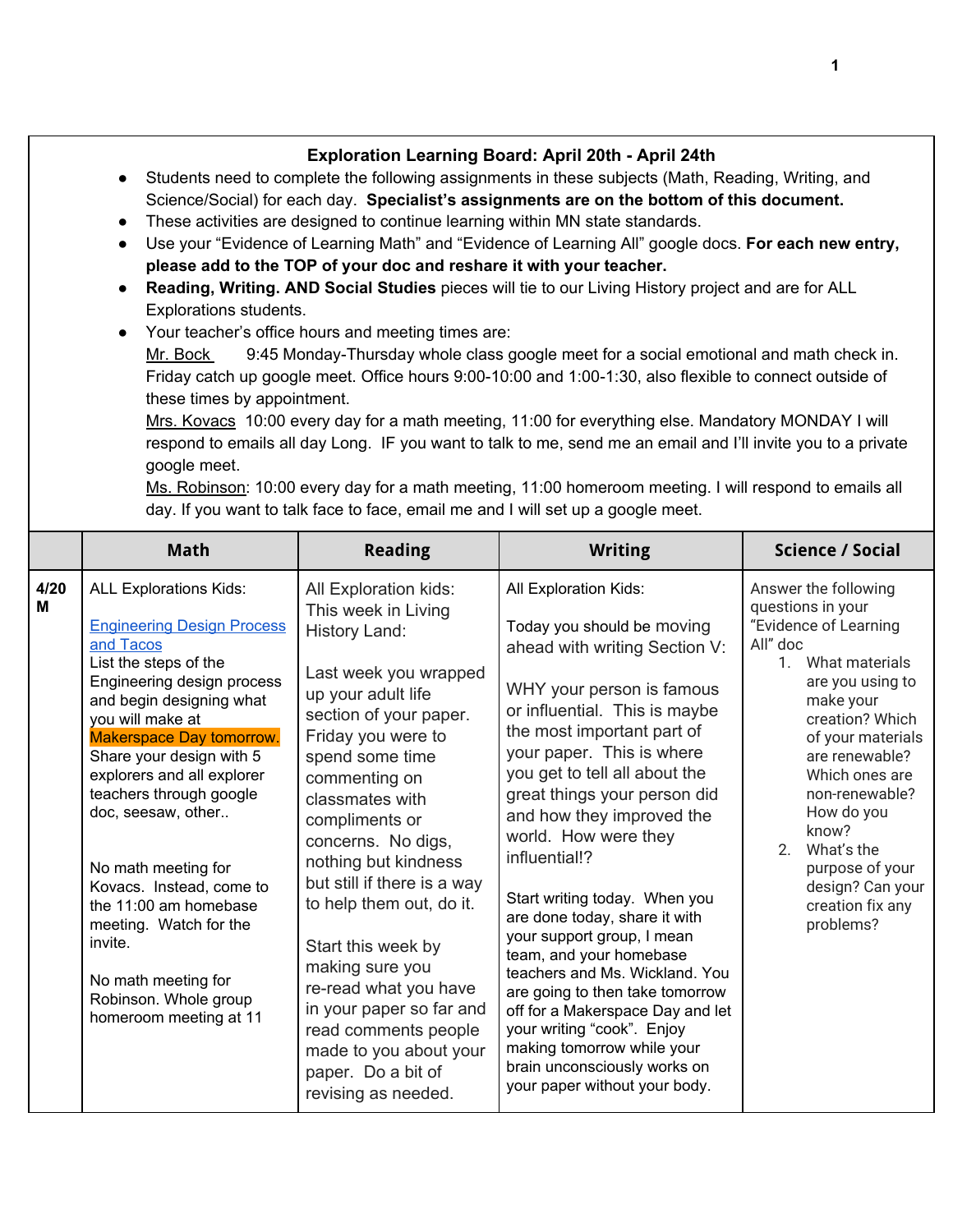| 4/21<br>T | Step 1: Create!                                                                                                                                                                                                                                                                                                                                                                                                                                                                                                                                                                                                                                                                                                                                                                                                                                                                                                                                         | Step 2: Share                                                                                                                                                                                                                                                                                                                                                                                                                                                                                                                                                                                                                                                                                                                                                                                                                                             | Step 3: Positive Comments                                                                                                                                                                                                                                                                                                                                                                                                                                                                                                                                                                                                                                                                                                                         | <b>YEA!! It's Makerspace</b><br>Day!                                                                                                                                     |
|-----------|---------------------------------------------------------------------------------------------------------------------------------------------------------------------------------------------------------------------------------------------------------------------------------------------------------------------------------------------------------------------------------------------------------------------------------------------------------------------------------------------------------------------------------------------------------------------------------------------------------------------------------------------------------------------------------------------------------------------------------------------------------------------------------------------------------------------------------------------------------------------------------------------------------------------------------------------------------|-----------------------------------------------------------------------------------------------------------------------------------------------------------------------------------------------------------------------------------------------------------------------------------------------------------------------------------------------------------------------------------------------------------------------------------------------------------------------------------------------------------------------------------------------------------------------------------------------------------------------------------------------------------------------------------------------------------------------------------------------------------------------------------------------------------------------------------------------------------|---------------------------------------------------------------------------------------------------------------------------------------------------------------------------------------------------------------------------------------------------------------------------------------------------------------------------------------------------------------------------------------------------------------------------------------------------------------------------------------------------------------------------------------------------------------------------------------------------------------------------------------------------------------------------------------------------------------------------------------------------|--------------------------------------------------------------------------------------------------------------------------------------------------------------------------|
|           | Spend the day engineering<br>using your design outline<br>that you made yesterday.<br><b>Makerspace Day the At</b><br><b>Home Addition!</b>                                                                                                                                                                                                                                                                                                                                                                                                                                                                                                                                                                                                                                                                                                                                                                                                             | Using this link-<br>https://flipgrid.com/af31d8<br>34 share what you made<br>with us! Watch my video<br>first and answer the<br>questions in your video!                                                                                                                                                                                                                                                                                                                                                                                                                                                                                                                                                                                                                                                                                                  | Comment on 3 other classmates'<br>videos. What's your favorite<br>thing about their design?                                                                                                                                                                                                                                                                                                                                                                                                                                                                                                                                                                                                                                                       | Makerspace Day the At<br>Home Addition. How did<br>it go? Did you clean up<br>your mess?                                                                                 |
| 4/22<br>W | <b>Bock:</b> I can graph points on<br>a coordinate plane.<br>ixl coordinate plane<br>Grade 5, U Lessons1-6<br>Smart score of 50 or higher<br>Lesson 1 Objects on a<br>coordinate plane<br>Lesson 2 graph points on a<br>coordinate plane<br>Lesson 3 Coordinate planes<br>as maps<br>Lesson 4 Follow directions<br>on a coordinate plane<br>Lesson 5 Objects on a<br>coordinate plane, all four<br>quadrants<br>Lesson 6 Quadrants<br><b>Robinson: Mandatory</b><br>whole group math meeting<br>at 10:00 am<br>Finish your math packet!<br>Pg 251: 1-7 ALL,<br>$\bullet$<br>8-16 EVENS<br>Pg 252: 17-24<br>$\bullet$<br><b>ODDS</b><br>Pg 254: 38-54<br>$\bullet$<br><b>EVENS</b><br>Pg 253: 25-37<br><b>ODDS</b><br><b>Kovacs:</b> Both Cheetah and<br>Wolf groups:<br>Meeting at 10:00 am for<br>math group. Optional<br>meeting at 11:00 for<br>homebase.<br>Last week we finished our<br>look into geometry. In your<br>math google doc explain the | Did you find a package of<br>colorful seeds in your<br>learning bag? We gave<br>those to you<br>1. To add color to<br>your life;<br>2. To give you a<br>plant to take care<br>of;<br>3. To beautify your<br>world.<br>I hope it put a smile on<br>your face. I hope you<br>plant them and watch<br>them grow.<br>Did you know that today is<br>Earth Day! What? You<br>get to plant seeds on<br>Earth day? It's almost like<br>we planned that or<br>something.<br>In keeping with that<br>theme, here are a couple<br>stories from Ms. Kostuch<br>to go along with the seed<br>theme.<br>Listen, or mute and read<br>along, to one (or both) of<br>the following books about<br>seeds!<br>1. The Magic School Bus:<br><b>The Magic School Bus</b><br><b>Plants Seeds.webm</b><br><b>AND</b><br><b>Magic School Bus PART 2</b><br>Seeds.webm<br><b>OR</b> | From Mrs. Kovacs: Did you<br>plant your seeds yet?<br>Did you keep track of what kind<br>of seeds they are? My mom<br>always had me put the empty<br>package on a popsicle stick and<br>plant it in the dirt right by the<br>seeds until they were grown and<br>you could see them.<br>What do you do to take care of<br>seeds? I can't wait to see what<br>you grow. We will start a google<br>doc for plant pictures.<br>LH Check in: Today, add to and<br>revise your Section V: Why your<br>person was famous/influential.<br>Did you do your famous person<br>justice?<br>Today is the day to relook at that<br>and reconsider and revise.<br>Make this the best part of your<br>paper.<br>Due Date for Section V is today.<br>Get 'er done. | <b>Managing Frustration</b><br>Read Lesson 12 with an<br>adult.<br>Complete Lesson 12<br>worksheet and send a<br>picture to Mrs. W.<br>Stephanie.wickland@isd<br>624.org |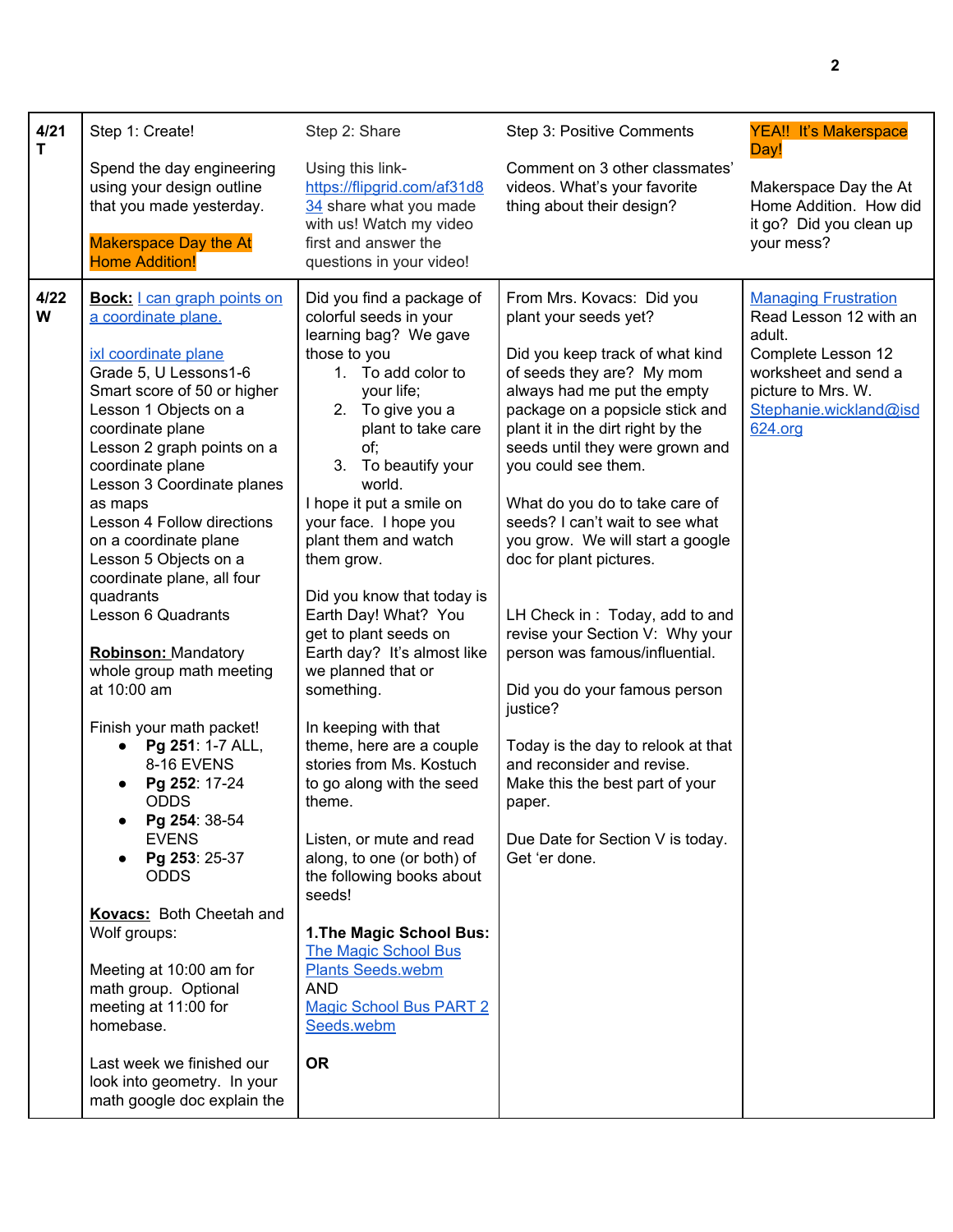|            | concepts of<br>Perimeter,<br>Area<br>Surface Area<br>Volume<br>Explain what kind of units<br>measures each each,<br>explain how it varies by<br>shapes, explain any short<br>cuts you know, include<br>circles, cylinders and<br>spheres along with cubes<br>and rectangular prisms.<br>Explain WHY you might<br>need to know each one of<br>those things. In what<br>situations would they<br>matter?<br>Then sing the pi song. I<br>mean, you would, wouldn't<br>you?<br>Finally, write code in<br>scratch. What will you have<br>Scratch Cat do today? Or<br>will you create a character of<br>your own? Share your<br>scratch project if you can.<br>How can you? Discuss<br>amongst yourselves. | 2 Oh Say Can You Seed<br>The Cat in the Hat<br><b>Oh Say Can You Seed</b><br>PART 1.webm<br><b>AND</b><br>Oh Say Can You Seed<br>PART 2.webm                                                                                                                                                                                                                                                                                                                                            |                                                                                                                                                                                                                                                                                                                                                                                                                                                                                                                           |                                                                                                                                                                                                                                                                                                                                                                                                                                                              |
|------------|------------------------------------------------------------------------------------------------------------------------------------------------------------------------------------------------------------------------------------------------------------------------------------------------------------------------------------------------------------------------------------------------------------------------------------------------------------------------------------------------------------------------------------------------------------------------------------------------------------------------------------------------------------------------------------------------------|-----------------------------------------------------------------------------------------------------------------------------------------------------------------------------------------------------------------------------------------------------------------------------------------------------------------------------------------------------------------------------------------------------------------------------------------------------------------------------------------|---------------------------------------------------------------------------------------------------------------------------------------------------------------------------------------------------------------------------------------------------------------------------------------------------------------------------------------------------------------------------------------------------------------------------------------------------------------------------------------------------------------------------|--------------------------------------------------------------------------------------------------------------------------------------------------------------------------------------------------------------------------------------------------------------------------------------------------------------------------------------------------------------------------------------------------------------------------------------------------------------|
| 4/23<br>TΗ | <b>ALL EXPLORATIONS</b><br><b>STUDENTS:</b><br><b>SCIENCE THURSDAY!</b><br>No math meeting today.<br><b>Kovacs homeroom</b><br>meeting at 11.<br>No math meeting today.<br><b>Small group Robinson</b><br>homeroom meetings<br>today!<br>Step 1: Watch this video<br>about Science Thursday!<br><b>Science Thursday</b><br>Video.webm<br>Step 2: Reading/Writing:                                                                                                                                                                                                                                                                                                                                    | <b>Step 4: Social Studies:</b><br>You have been selected to<br>build a scale model of a<br>bridge for Suman to look<br>at while his community is<br>trying to build a bridge! A<br>scale model means it will<br>not be the exact size, but<br>smaller as a model or<br>example of the large one<br>to be built.<br>You are asked to build this<br>bridge outdoors to be as<br>realistic as possible. This<br>is encouraged, but if this is<br>not possible to do<br>outdoors due to the | Step 5: Math Share information<br>about the following questions in<br>your Math Google Doc for today:<br>How big are you expecting to<br>build your small-scale sample<br>bridge?<br>Could you use a ruler or a tape<br>measure to measure out the<br>spot you chose? What is the<br>length, height, and width you are<br>expecting your bridge to be?<br>You could use string to measure,<br>then measure the string. There<br>are no requirements other than it<br>should be longer than a 1-foot<br>ruler (in length). | Step 6: Materials: Start<br>to think of materials you<br>could use, that are at<br>your home or outside,<br>and you are able to use.<br>Think about what<br>materials are realistic to<br>use.<br>This means do you need<br>parent approval? Are<br>these materials yours or<br>do you need permission<br>from a family member?<br>Are they small enough<br>(this is a scale model of<br>a bridge)?<br>Do not just think indoor,<br>but also outdoors. Could |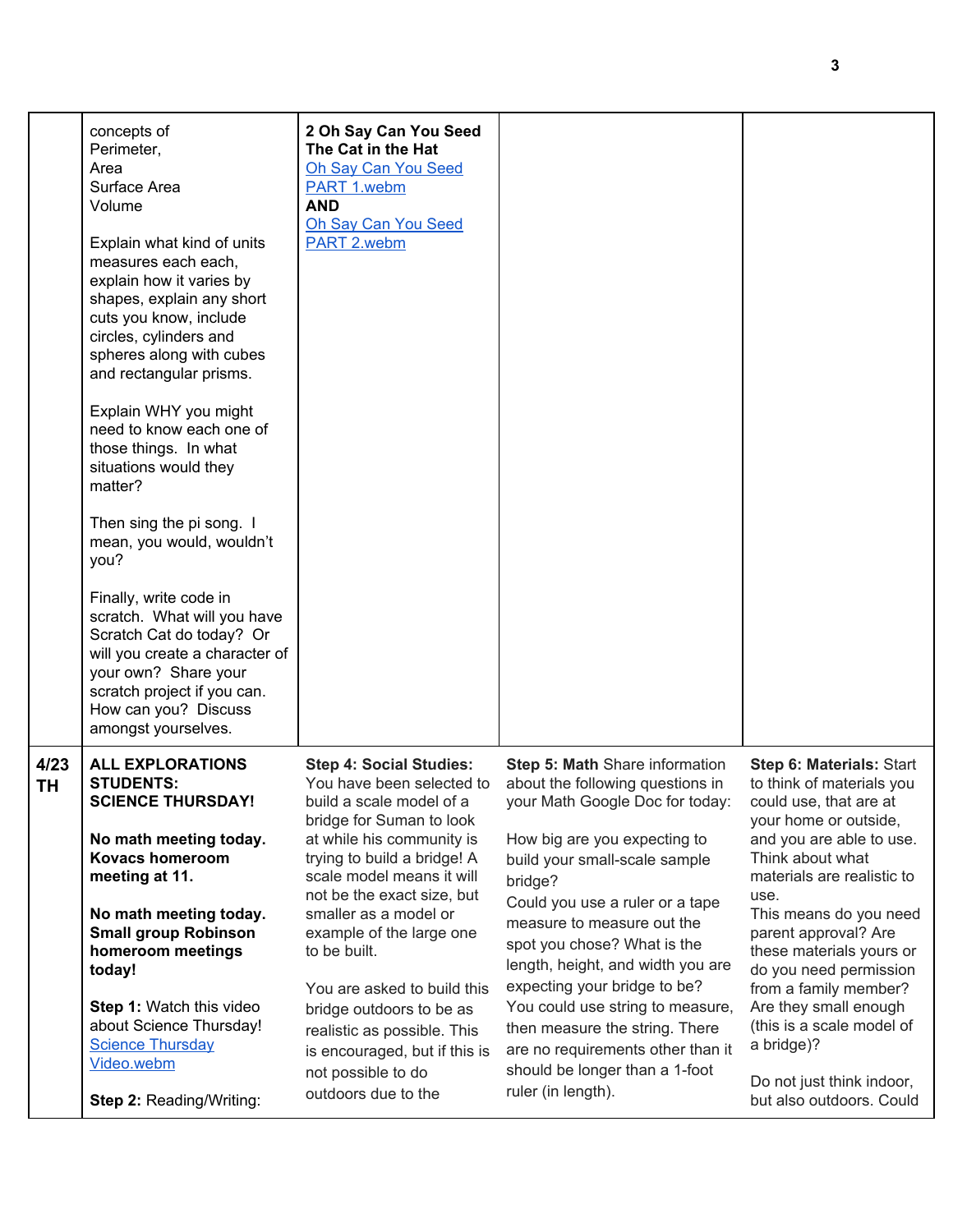|           | Read the book 'Suman<br>Crosses the Karnali River'.<br>This was given to you in a<br>packet. Take breaks while<br>reading if you need to! The<br>packet seems large but<br>there are a lot of pictures<br>and important information!<br>There is a glossary in the<br>back for vocabulary that I<br>would recommend reading.<br>While, or after, reading this,<br>you should fill out the first<br>page on the additional<br>science packet. The title<br>says "Choosing a Site".<br>Step 3: After you wrote<br>down the factors that Suman<br>had to think about while<br>helping the community, turn<br>to the next two pages of the<br>packet (this says 2-3 on the<br>bottom). These are<br>examples of layers of soil in<br>the ground. Think about<br>which one you would want a<br>bridge to be built in. Think<br>about why this is important.<br>Then, turn to the next two<br>pages (these say 2-3 and<br>3-4 on the bottom). On the<br>page that is titled "Selecting<br>a Tarpul Site", answer the<br>questions in the packet<br>about where Suman should<br>recommend the bridge to be<br>built and why. | location of your home or<br>poor weather conditions,<br>you may complete this<br>indoors.<br>Walk around outside<br>where you live, or<br>somewhere outside (if<br>possible) with an adult and<br>think about where the best<br>place to build your bridge<br>will be. Remember, this<br>does not have to be<br>extremely large as this is a<br>small-scale model. Once<br>you have selected a<br>location share the<br>following on your<br>"Evidence of Learning<br>ALL" Google Doc:<br>- Why that location? What<br>factors come into play<br>when choosing a location?<br>Think back to pages 2-3 in<br>your packet. Think about<br>the soil. What type of<br>terrain would be most<br>beneficial to build a bridge<br>in order to be stable? | Social Studies: Now your<br>bridge does NOT have to be a<br>tarpul bridge. Although Suman's<br>community is building this one<br>type of bridge, it does not mean<br>your model has to be the same<br>type. This means you must<br>choose what type of bridge your<br>model will be.<br>First, do some research either<br>online or if your family has any<br>books that may help. You may<br>also watch the video below that<br>shows you books pages that<br>may help! You may pause the<br>video at any time to read the<br>pages in depth.<br>Bridges.webm<br>Answer the following in your<br>"Evidence of Learning Google<br>$Doc$ :<br>1. Why do we have bridges?<br>What are some uses?<br>2. Where do you see bridges?<br>Can you think of bridges you<br>have seen or famous bridges<br>you know of? Where are they?<br>3. Research types of bridges.<br>What types are there and what<br>are their differences? Share your<br>Google Doc with your<br>Exploration buddy and at least<br>four other peers. Comment<br>positive feedback on other<br>documents about their location<br>they chose and their bridge<br>research. | you use some natural<br>resources without<br>harming nature? Sticks<br>that have fallen off a<br>nearby tree? Think about<br>this as we will pick up<br>from here tomorrow.<br>Step 7: If you have<br>access to Youtube at<br>home, watch this video<br>to finish off your day of<br>science! This walks you<br>through the Engineering<br>Design Process which<br>we will go more in depth<br>about tomorrow. They<br>use slightly different<br>vocabulary than we will<br>tomorrow, but they have<br>the same meaning.<br>https://www.youtube.com<br>/watch?v=W-eqjMc1Efs |
|-----------|-----------------------------------------------------------------------------------------------------------------------------------------------------------------------------------------------------------------------------------------------------------------------------------------------------------------------------------------------------------------------------------------------------------------------------------------------------------------------------------------------------------------------------------------------------------------------------------------------------------------------------------------------------------------------------------------------------------------------------------------------------------------------------------------------------------------------------------------------------------------------------------------------------------------------------------------------------------------------------------------------------------------------------------------------------------------------------------------------------------------------|---------------------------------------------------------------------------------------------------------------------------------------------------------------------------------------------------------------------------------------------------------------------------------------------------------------------------------------------------------------------------------------------------------------------------------------------------------------------------------------------------------------------------------------------------------------------------------------------------------------------------------------------------------------------------------------------------------------------------------------------------|-----------------------------------------------------------------------------------------------------------------------------------------------------------------------------------------------------------------------------------------------------------------------------------------------------------------------------------------------------------------------------------------------------------------------------------------------------------------------------------------------------------------------------------------------------------------------------------------------------------------------------------------------------------------------------------------------------------------------------------------------------------------------------------------------------------------------------------------------------------------------------------------------------------------------------------------------------------------------------------------------------------------------------------------------------------------------------------------------------------------------------------------|-----------------------------------------------------------------------------------------------------------------------------------------------------------------------------------------------------------------------------------------------------------------------------------------------------------------------------------------------------------------------------------------------------------------------------------------------------------------------------------------------------------------------------------------------------------------------------|
| 4/24<br>F | ALL EXPLORATIONS<br>STUDENTS:<br><b>SCIENCE FRIDAY:</b><br>No math meeting today.<br><b>Kovacs homeroom</b><br>meeting at 11. This is a<br>yes, come!                                                                                                                                                                                                                                                                                                                                                                                                                                                                                                                                                                                                                                                                                                                                                                                                                                                                                                                                                                 | <b>Step 4: Social Studies:</b><br>Plan: You will be filling out<br>the third step of the<br><b>Engineering Design</b><br>Process in your Google<br>Doc now. On paper, draw<br>a design for your bridge.<br>What should you label?<br>Possible measurements?                                                                                                                                                                                                                                                                                                                                                                                                                                                                                       | Step 7: Create: You should now<br>be working on the $4th$ and $5th$ part<br>of the Engineering Design<br>Process. This is the create step<br>of the process. You should go to<br>your selected location for the<br>bridge with your materials, and<br>an adult if you need one to go                                                                                                                                                                                                                                                                                                                                                                                                                                                                                                                                                                                                                                                                                                                                                                                                                                                    | Step 8: Math: Once your<br>bridge has been tested,<br>evaluated, and changed<br>to where you have<br>achieved the goal of a<br>scale model bridge,<br>share your final<br>measurements on your<br>"Evidence of Learning                                                                                                                                                                                                                                                                                                                                                     |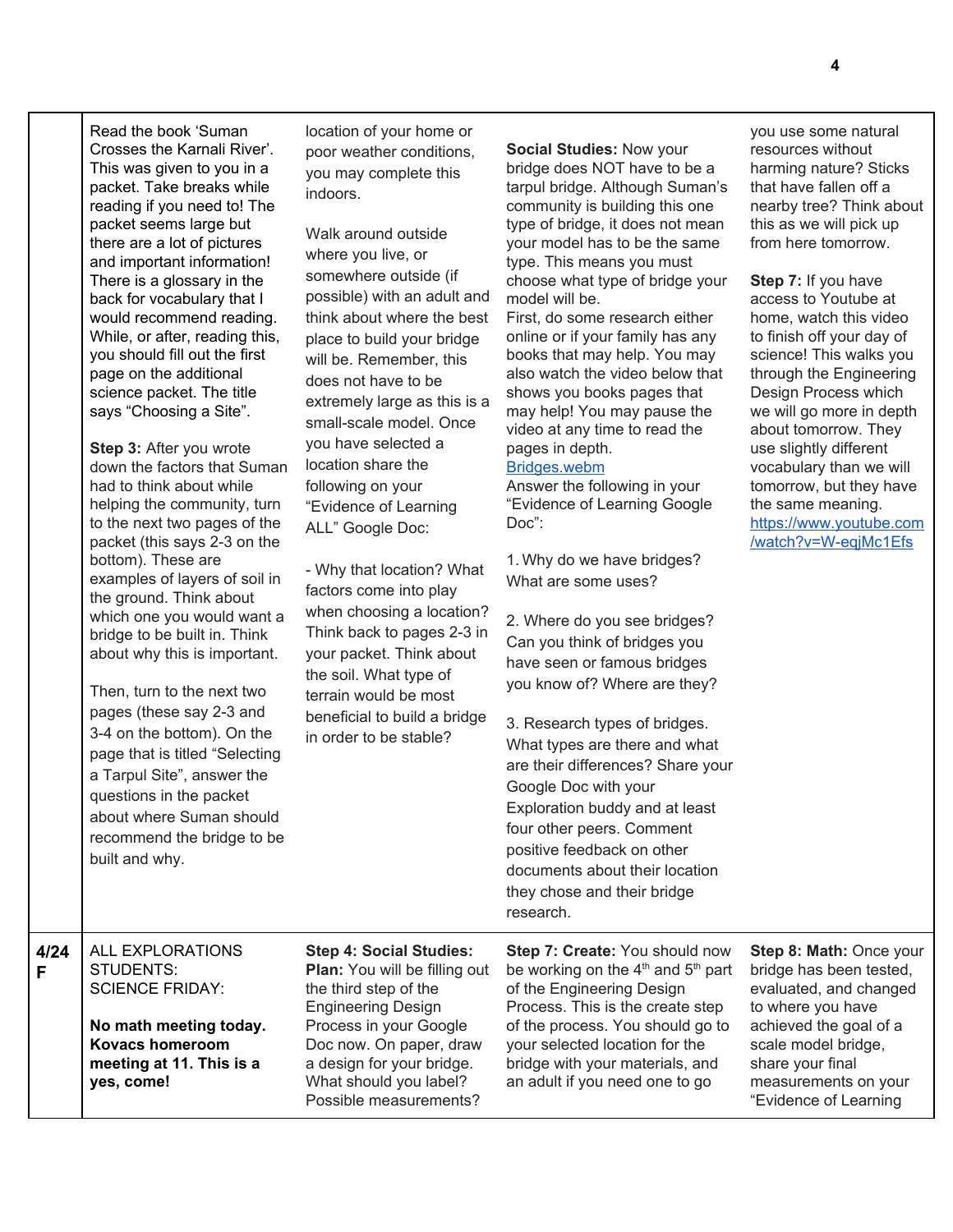## **No math meeting. Optional Robinson homeroom meeting at 11.**

**Step 1:** Watch this video about Science Friday and the Engineering Design Process! Science [Friday.webm](https://drive.google.com/file/d/1cmq_U_RuF5Y5kzeYllXQzSgUanEui8hW/view)

**Step 2: Reading:** Go back and read your notes from yesterday. Think about: Where did you choose to build your scale model? What type of bridge that you wrote about are you going to attempt to build? Read these notes to remind yourself of your plans for today.

### **Step 3: Reading/Writing:**

Turn to the last page in your science packet titled "The Engineering Design Process". I (Ms. K) talked about this on Screencastify for the day. Read the steps on the process and on your "Evidence of Learning ALL Google Doc" fill out the steps as the day continues and you complete each step. As of now your Doc should look like the following:

1. **Ask-** (Here you should write what you are trying to accomplish. What were you assigned to do? What is the problem Suman is trying to solve?)

2. **Imagine-** (Think about the following: What type of bridge from your research yesterday would you want to build outside? Why this bridge? What materials did you brainstorm? Where did you brainstorm to build this outside?)

Possible materials? You should now add the third step in this process to your Google Doc:

**3. Plan-** (Attach your design here. Could you take a picture and upload it or ask for help from an adult?)

### **Step 5: Gather materials:**

Gather the materials from your design that you will need. Remember to choose safe materials and ask for permission as needed from an adult in your home.

### **Step 6: Soil**

**Investigation:** Go outside to your bridge location you selected. Bring your packet and turn to page 301. The top of this page is titled "Soil Investigation". Answer questions #1 and #2. If you are unable to see the soil, what could you use to dig a minimal amount up without destroying the yard or being unsafe? Could you use a stick to push aside the top layer of soil? Ask an adult for help if needed.

Pause this video about soil and read some of the book pages that seem important to your soil investigation! [Soil.webm](https://drive.google.com/file/d/1WlcFSd1JMiy8zCWFX7nn1Q7ylTAQ8mvH/view)

outside. You should start to create the design you drew.

While you are creating, what could you use as a scale model of a person to see if it holds up to a bit of weight? A Lego? A hotwheels car? What do you have available?

While creating, you should also notice what would make your bridge better? What needs to change from your design? In your Google Doc, you should fill out the  $4<sup>th</sup>$  and  $5<sup>th</sup>$  step of the Engineering Design process as below:

4. **Create- (**What did you end up using for materials? Did it match your initial design? How did you create your bridge?)

5. **Improve-** (What is working? What is not? Was your location a good choice? What is difficult and maybe needs to change? Evaluate. What needs to be changed?) Now, you should adapt and improve your design.You should notice now that the Engineering Design Process is not a list, but rather a continuous cycle. You are now adapting and improving your bridge by continuing the cycle over again to improve your bridge. Keep testing and adapting. Write about this in your "Evidence of Learning ALL Google Doc".

MATH Google Doc". What is your bridge's height/how tall is it? What is the length, as in how long is the bridge from one end to the next? What is the bridge's width? What changed compared to your planned measurements?

**Step 9: Share:** Share your final bridge. You can post a video on the following science Flipgrid:[https://flipgrid.co](https://flipgrid.com/explscience) [m/explscience](https://flipgrid.com/explscience)

Talk about your bridge type you chose and why you chose this. Show off your design, how you constructed this, and where. Talk about what worked and what did not. Reply to other videos that your friends posted with positive feedback or ideas/solutions.